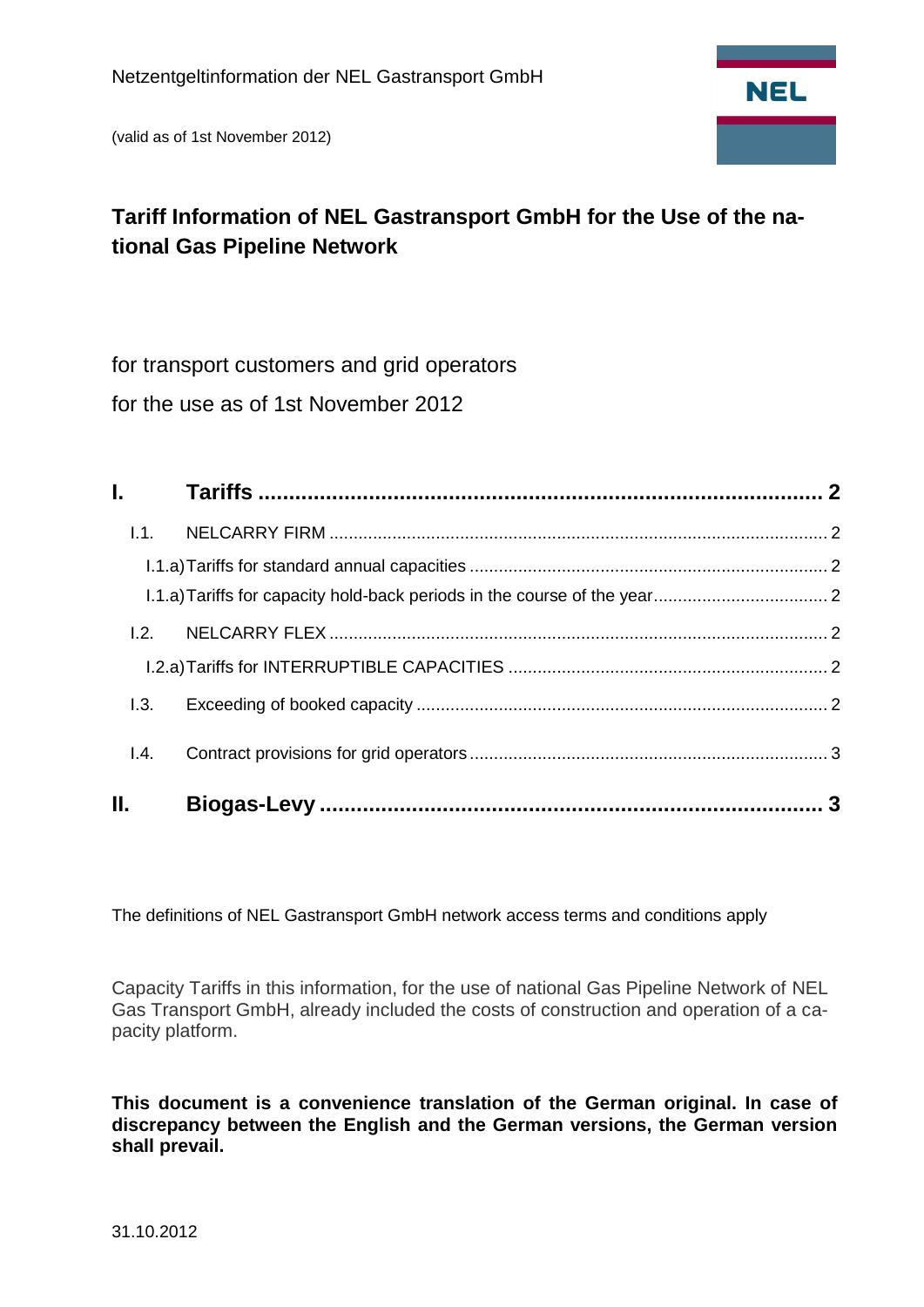

(valid as of 1st November 2012)

# <span id="page-1-0"></span>**I. Tariffs**

#### <span id="page-1-1"></span>**I.1. NELCARRY FIRM**

#### <span id="page-1-2"></span>**I.1.a) Tariffs for standard annual capacities**

I. The specific tariff for the provision of firm and free ASSIGNABLE CAPACITIES at entryand exit points with a booking period of 365 coherent days resp. 366 coherent days in a leap year (tariff for standard annual capacities) is the result of the following table. Additional to the tariffs, fees for measuring, invoicing and operation of measuring stations as well as the specific biogas levy will be charged as per section II.

I.

| <b>Grid Point</b> | <b>Flow Direction</b> | Tariff (EUR/(kWh/h)/a) |
|-------------------|-----------------------|------------------------|
| Greifswald        | Entrv                 | 5,29                   |

## <span id="page-1-3"></span>**I.1.a) Tariffs for capacity hold-back periods in the course of the year**

I. The tariff for the provision of firm and FREE ASSIGNABLE CAPACITIES with capacity hold-back periods in the course of the year derives from the multiplication of the tariffs for standard annual capacities as per section I.1.a with a proportional volume of 365  $\frac{1}{\sqrt{2}}$  for every

booked day resp. 366  $\frac{1}{\epsilon}$  for every booked day in a leap year.

## <span id="page-1-4"></span>**I.2. NELCARRY FLEX**

## <span id="page-1-5"></span>**I.2.a) Tariffs for INTERRUPTIBLE CAPACITIES**

I.2.a.i) The tariff for INTERRUPTIBLE CAPACITIES amounts to 90% of the tariff for firm capacity as per section I.1.

#### <span id="page-1-6"></span>**I.3. Exceeding of booked capacity**

If a customer exceeds the ordered capacity in an hour of a DAY, an increased tariff as per § 15 section 6 of the "Vereinbarung über die Kooperation gemäß § 20 Abs. 1 b) EnWG zwischen den